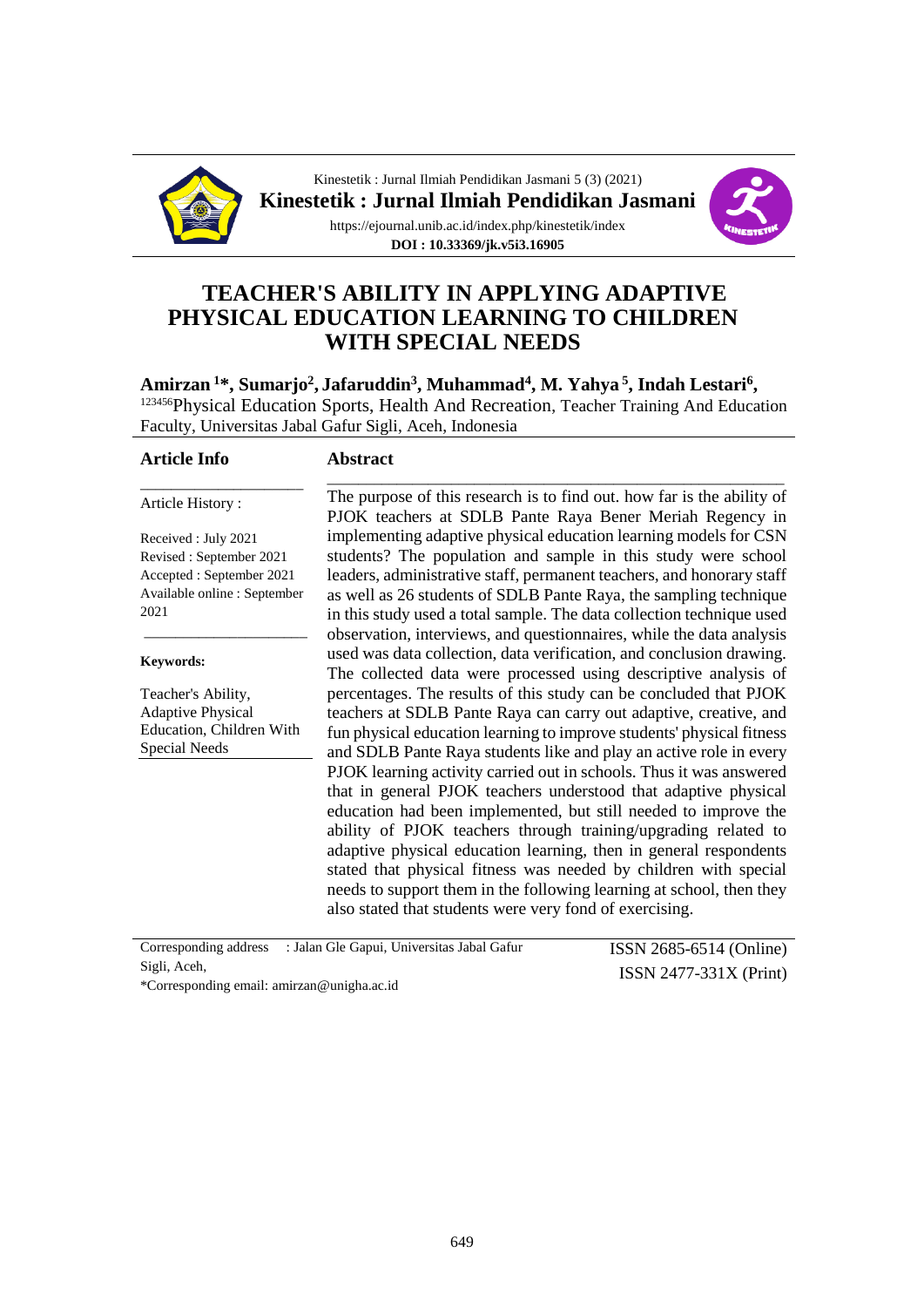#### **INTRODUCTION**

Physical education as one of the subjects in schools has an important role in the development of student behavior as a whole, related to this (Pratiwi et al., 2020); (Nurhidayat, Nurhidayat, Jariono, et al., 2021) explained that: "Physical education is a process of education through physical activity. The goals achieved are thorough, encompassing the psychomotor, cognitive, and affective domains." Physical education is essentially an educational process that utilizes physical activity to produce holistic changes in individual qualities both in physical, mental, and emotional terms (Fefrian et al., 2020); (Jariono, Gatot, Nurhidayat, et al., 2021). Physical education should treat the child as a whole entity, a total being, not just regard as someone separate from his physical and mental qualities (Friskawati, 2015). Physical education, by utilizing human movement tools can make mental and moral aspects also develop (Azhari, 2013). In the implementation of physical education in schools, not only in riots for learners in general but also for learners who experience obstacles and limitations known as children with special needs.

A person with special needs does not mean "physically and spiritually unwell". A disabled person is a disabled person who can perform certain activities, but does it differently (Fefrian et al., 2020; Jariono, Sudarmanto, Kurniawan, et al., 2021; Khairun Nisa et al., 2018a, 2018b; Pratiwi et al., 2020; Ratrie Desningrum, 2007; Thompson, 2017). Children with special needs are children with special characteristics that are different from children in general without always showing mental, emotional, or physical disabilities (Jariono, 2021; Jariono, Fachezzy, Nugroho, et al., 2021) (Jariono, Gatot, Nurhidayat, et al., 2021).(Jariono, Gatot, Nurhidayat et al., 2021) Characteristics of Children with Special Needs (CSN) include: visually impaired, deaf, mentally retarded, physically handicapped, handicapped, learning difficulties, behavior disorders, gifted children, children with health disorders (Datul Ishmi, 2021; Desiningrum, 2016; Iswari, 2007; Khairunisa Rani et al., 2018; Sambira & Badiah, 2018; Vani et al., 2014); (Amirzan, Indra Kasih, 2019). Children with special needs have the same opportunity to have physical fitness by doing adaptive tailoring activities, namely by doing sports activities that are following the child's physical and mental condition.

In this adaptive tailoring activity, not all children with special needs will be able and willing to do so. But in supporting and providing stimulation for children to do so it is necessary to make sports modifications through the development or simplification of motion modified by PJOK teachers to meet sports activities in children with special needs. So in this case it is required that the special ability of PJOK teachers concoct a sports activity that is easy, lively, and interesting for the child so that they are willing to do sports activities. Therefore, in the Extraordinary School the implementation of adaptive physical learning is very necessary, because, with this adaptive physical, students with special needs can further improve their motor skills. This adaptive physical existence is very important especially for sports teachers who teach (Choirullita et al., 2020). It takes an understanding of the conditions and needs of students with special needs to develop the abilities and potential possessed by students with special needs.

With good physical freshness, students will be excited in teaching and learning activities carried out in school because physical freshness is a determining factor for the child in supporting every activity he does every day. If their physical freshness is disturbed, then all physical and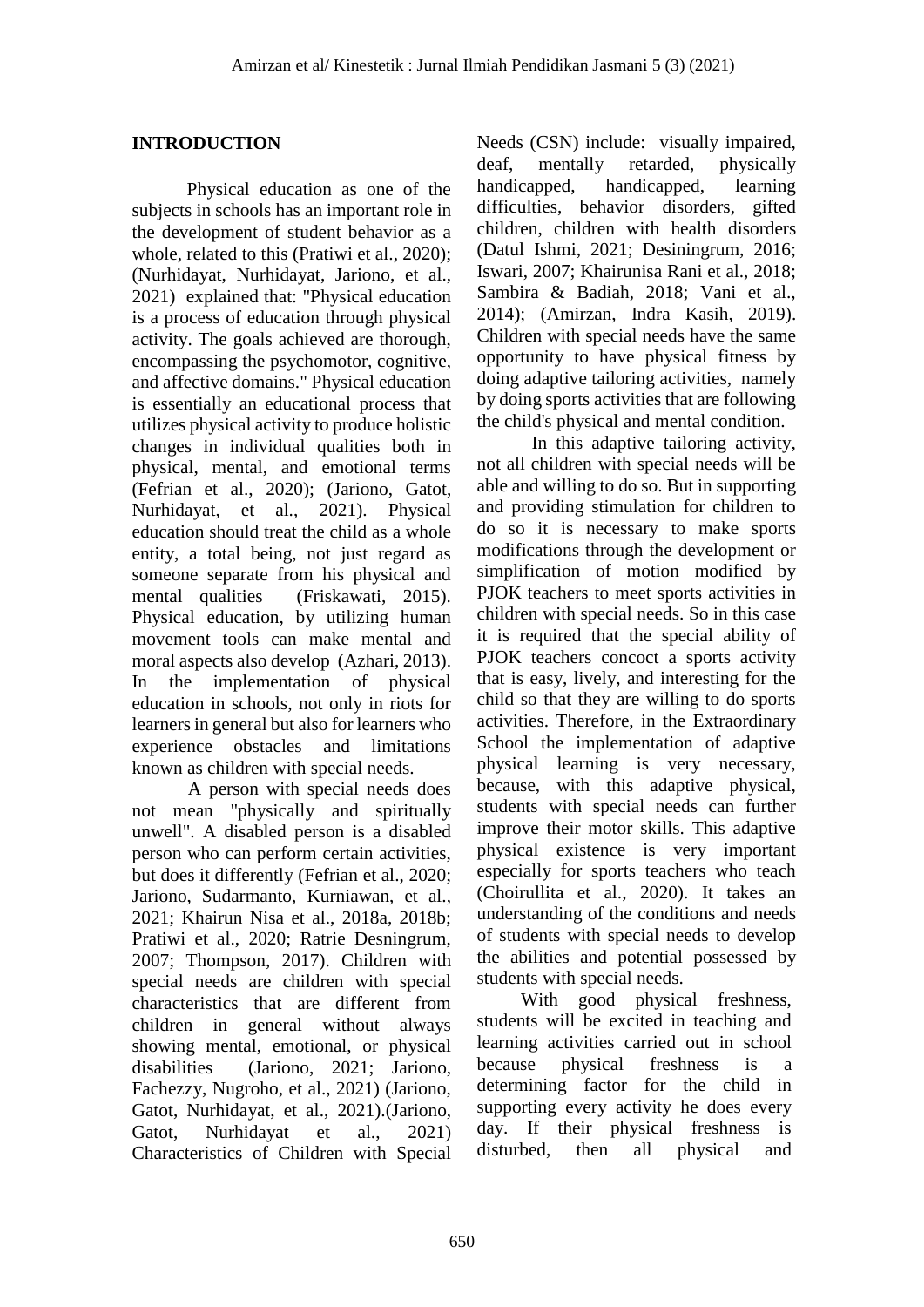psychological effects of the child will be disturbed, so he is reluctant in various activities, all of which will interfere with the growth and development of students who need special needs. This nature is very necessary a breakthrough effort for PJOK teachers in special needs schools to try to create a sports learning that is in demand, but whether PJOK teachers have modified a construct of adaptive learning models based on the needs and needs of students' physical conditions. To that end, researchers will examine and examine to find out in the field how the efforts that have been made by PJOK teachers so far in schools whose students have special needs activate their students in exercising to increase the physical freshness of students.

## **METHODS**

Descriptive research methods using quantitative research approaches consist of observations, interviews, questionnaires, and documentation to reinforce the results of these studies. Research Time and place conducted at SDLB Pante Raya Bener Meriah Aceh regency on April 1- 20, 2021, the target of this research is SDLB Pante Raya Aceh

## **Participants**

The sample in this study was the principal and deputy, education personnel as well as the entire board of teachers and honorees at SDLB Pante Raya Bener Meriah Aceh Regency as many as 26 people.

# **Sampling Procedures**

Data retrieval procedures through documentation, interviews, and questionnaires, this research instrument uses teacher understanding questionnaires related to the implementation of adaptive tailor learning consisting of teachers as a companion, motivator, innovator, limiting tasks in learning, guaranteeing the quality of effective and efficient learning and teachers understand the characteristics of learners.

## **Materials and Apparatus**

Data collection techniques are carried out in four techniques, namely observation, interview, questionnaire, and documentation. Observations are made to check directly the condition of the subject at the research site. Observations were made adjusting the conditions at SDLB Pante Raya Bener Meriah Aceh Regency. Interviews are conducted to obtain information related to teacher understanding related to the implementation of adaptive learning. The questionnaire is used to obtain quantitative data consisting of teachers as escorts, motivators, innovators, limiting tasks in learning, ensuring the quality of effective and efficient learning and teachers understand the characteristics of learners while documentation related to photos or records of learning situations in SDLB Pante Raya Bener Meriah Aceh Regency.

## **Procedures**

This study consists of several steps of research, namely: (i) Researchers conducted observations at SDLB Pante Raya Bener Meriah Aceh Regency to obtain a direct picture related to the condition of the subject as research material; (ii) Compile an interview instrument that has been validated by an expert consisting of special needs child experts; and (iii) Next do triangulate data done for validity check to strengthen from the interview results data.

## **Design or Data Analysis**

Data analysis techniques use data reduction, data verification, and conclusion withdrawal as a whole data analysis using frequency descriptive analysis with the help of Excel 2019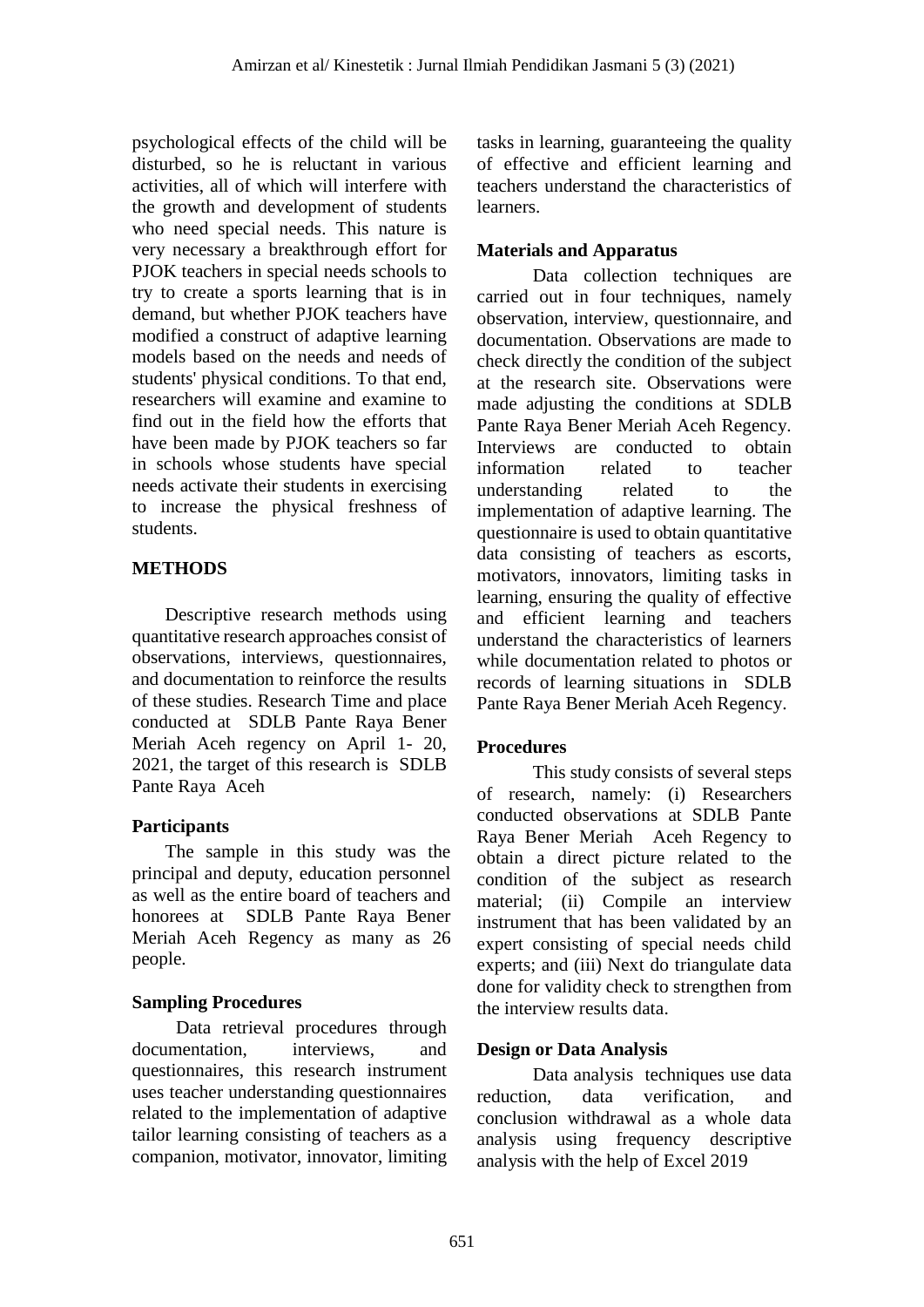#### **RESULTS**

#### Characteristics of respondents

Respondents in this study consisted of the principal and deputy principal, education personnel as well as the entire board of teachers and honorees. Interestingly, there are more female educators compared to male educators in SDLB Pante Raya Aceh. For more details, you can see the following histogram:



**Figure 1.** Characteristics of respondents

Gender characteristics of respondents about the teacher's ability to apply tailor learning in children with special needs indicate that more female respondents in applying adaptive tailor learning. Among 26 respondents, 73.08% were female and 26.92% were male.

#### **Long Teaching**

Long teaching of respondents was diverse, almost half(53). 85%) of participants have spent more than 15 years teaching, 15.38%of they have spent between5 and 10 years, and 23years. 08 of them spent time teaching him over 15 years. Interestingly, only 7.69%spent between one and five years teaching at SDLB Pante Raya Aceh.



**Figure 2.** Long teaching respondents

The study also found that the majority of respondents with a background in teaching adaptive physical education consisted of teachers as escorts, motivators, innovators, limiting tasks in learning, ensuring the effective and efficient quality of learning, and teachers understanding the characteristics of learners. Figure 2 shows that most of the respondents in the study were wellexperienced teachers who had been actively involved in their profession as teachers. This experienced teacher has a background understanding of teachers as a companion, motivator, innovator, limiting tasks in learning, ensuring the effective and efficient quality of learning and teachers understand the character of learners for children with special needs.

#### **Teacher's ability to apply adaptive learning**

Figure 3 below shows that the teacher's ability to apply adaptive learning to children with special needs with excellent statements, good, less, and less at all with teacher indicators as a companion, motivator, innovator, limiting tasks in learning, ensuring the quality of effective and efficient learning and teachers understand the characteristics of learners. But strategies in dealing with children with special needs vary because the characteristics of children with special needs are different.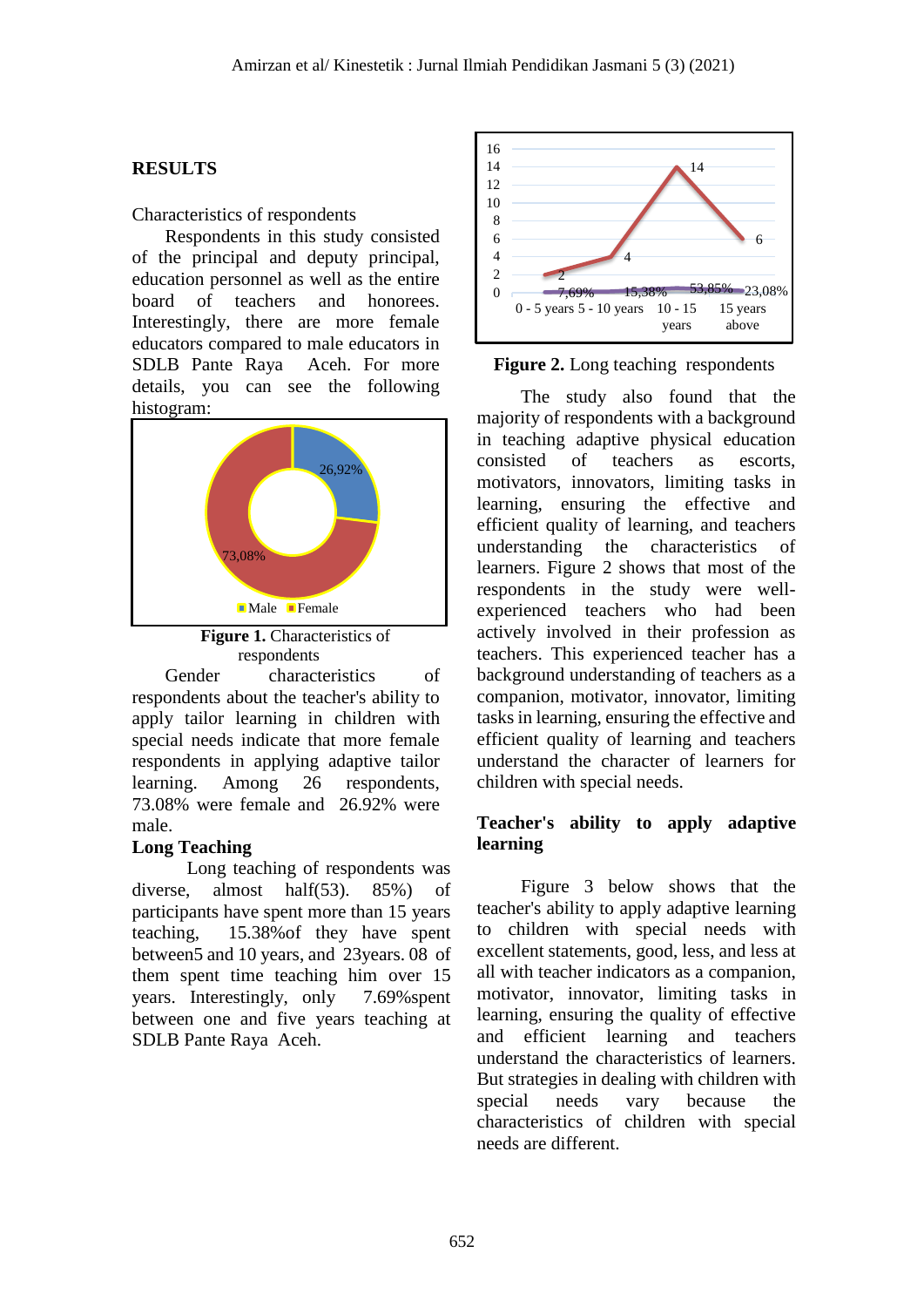

**Figure 3.** Teachers in applying adaptive learning

Figure 3 shows that teachers in applying adaptive physical education learning to children with special needs in SDLB Pante Raya Aceh in the good category. This is evidenced following descriptive analysis of the frequency of leveling categories both obtained the highest score of 65.88% and very well by 26.92%. uniqueness in this study statement is very less by 7.69%, likely, the teacher is still new in the teaching process in the face of children with special needs.

## **DISCUSSION**

physical education learning to children with special needs in SDLB Pante Raya Aceh in the good category. This is in line with the results of research conducted by (Haris &, Johandri Taufan, 2019) that the role of sports teachers in developing adaptive PJOK is very large because the ability and mastery of materials owned by sports teachers can help students with special needs in their learning, in addition, sports teachers also play a role in improving motor and movement of students with special needs. This research is strengthened by the results of the study (Friskawati, 2015; Pambudi et al., 2019; Typhoon et al., 2019; Vai & Lorenza, 2019; Widiyanto et al., 2021) that the role of adaptive physical education in realizing educational goals for children with needs has a major contribution. Adaptive physical education is intended to provide opportunities to participate in children who have disorders that are applied in certain schools. The results of the study are supported by the results of research (Hastata et al., 2019) the physical education management system in schools still has many weaknesses. There are only a few schools that have ever planned management in the implementation of adaptive physical education. Adaptive Physical Education in the school is not yet on target and optimal related to the service to children with special needs. The use of infrastructure facilities is still not modified following the needs of children who are taught. Teaching materials have not been adapted to the child's disability.

The results of this study are an analysis of the ability of teachers in applying adaptive physical education which is currently studying the ability of teachers in applying adaptive physical education learning is not much. The existence of the results of this study can be a reference for Extraordinary Schools to provide a role for teachers in developing adaptive physical education because the teachers can further increase the role of participation of learners in participating in sports activities.

Based on the results of this study, it can be argued that the ability of teachers in teaching children with special needs is determined by several factors, one of which is the teacher as a companion, motivator, innovator, limiting tasks in learning, ensuring the quality of effective and efficient learning and teachers understand the characteristics of learners and psychological factors, one of which is teaching motivation so it needs to be developed effectively. optimal to achieve optimal appearance.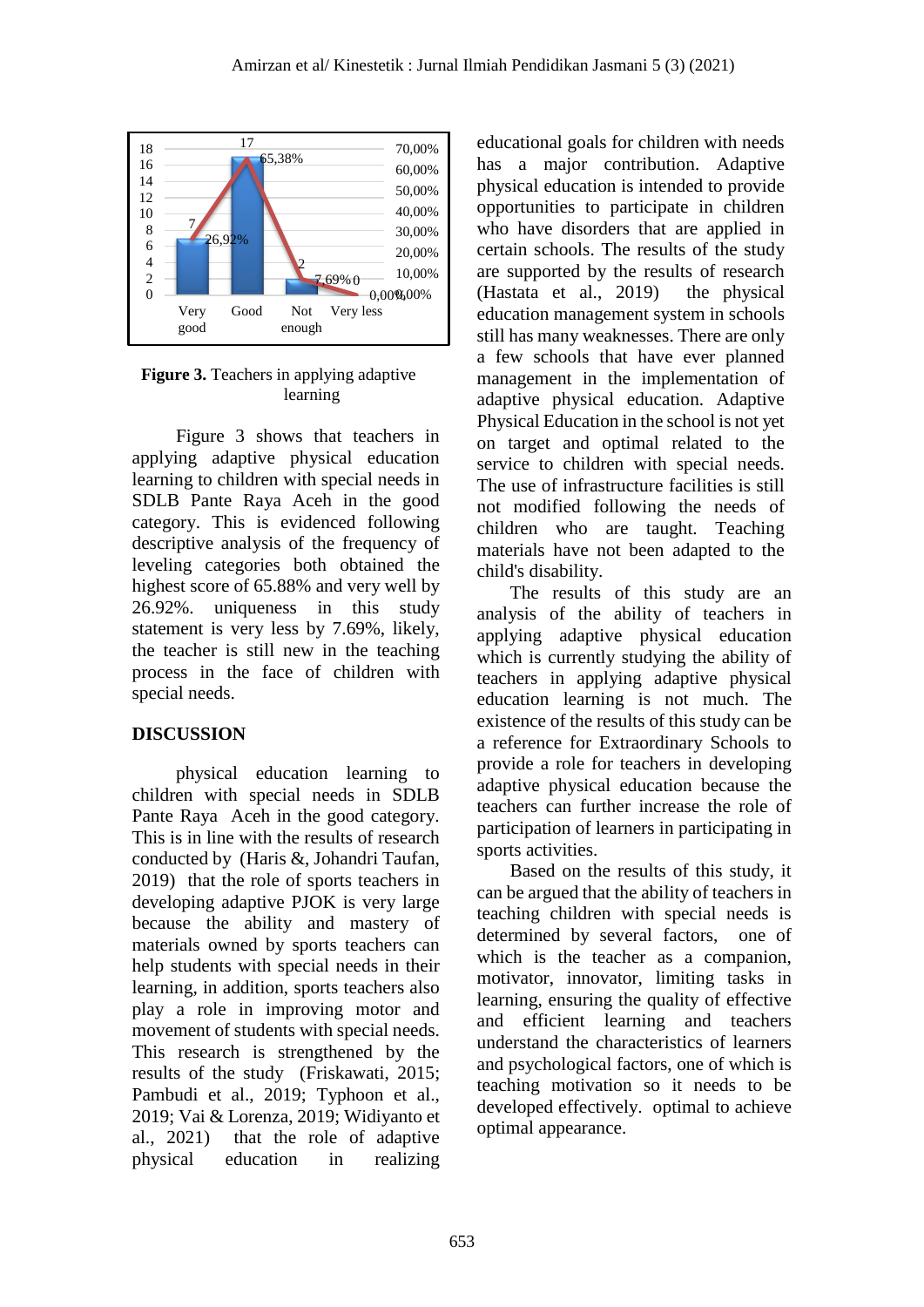#### **CONCLUSION**

This research can be concluded that the ability of teachers in applying adaptive learning in good theory consists of teacher indicators as a companion, motivator, innovator, limiting tasks in learning, ensuring the quality of effective and efficient learning and teachers understand the characteristics of learners. The results of this study also contribute to expanding the latest knowledge about the ability of teachers in applying adaptive learning to children with special needs through synergy between principals and representatives, education personnel, and the entire board of teachers and honorees. Given that this study involved only a small sample, caution needs to be exercised to apply more effective and efficient adaptive tailoring learning to CSN. However, further research is needed to apply adaptive learning to children with special needs taking into account social, psychosocial environmental variables, applying modified learning, and those related to problems in the application of adaptive tailoring learning in children with special needs.

## **ACKNOWLEDGEMENT**

Thank you to the Faculty of Teacher Training and Education, Jabal Gafur University who has fully facilitated researchers to conduct research. Furthermore, the researcher thanked the principal and deputy, education personnel, and the entire board of teachers and honorees at SDLB Pante Raya Bener Meriah Aceh Regency To Help The Research Process Until The End Of the study.

#### **REFERENCES**

Amirzan, Indra Kasih, M. Y. (2019). Pemahaman Guru Pjok Tentang

Pengaruh Kesiapan Mental Terhadap Pencapaian Prestasi Olahraga. Unimed.Ac.Id, 3(2), 98–104.

- Azhari, H. (2013). Pelaksanaan Pembelajaran Pendidikan Jasmani Kesehatan Dan Olahraga. Persepsi Masyarakat Terhadap Perawatan Ortodontik Yang Dilakukan Oleh Pihak Non Profesional, 53(9), 1689– 1699.
- Choirullita, A. M., Setiawan, W., & Irawan, L. (2020). Keterlaksanaan Pembelajaran Penjas Pada Siswa SDLB di Probolinggo Tahun 2020. SPRINTER: Jurnal Ilmu Olahraga, 1(2), 97–101.
- Datul Ishmi. (2021). Pelaksanaan Pembelajaran Pendidikan Agama Islam Bagi Anak Berkebutuhan Khusus Tunagrahita di Masa Pandemi Covid-19. WARAQAT : Jurnal Ilmu-Ilmu Keislaman, 6(1), 12–23. https://doi.org/10.51590/waraqat.v6i1 .128
- Desiningrum, D. R. (2016). Psiokologi Anak Berkebutuhan Khusus. Psikosain.
- Fefrian, Y., Mardhika, R., RH, S., & Sumardi, S. (2020). Penjas Adaptif Bagi Guru Sekolah Luar Biasa (SLB) Siswa Budhi Surabaya. SPEED Journal : Journal of Special Education, 3(2), 101–106. https://doi.org/10.31537/speed.v3i2.2 88
- Friskawati. (2015). Implementasi pembelajaran penjas berbasis masalah gerak pada siswa tunarungu. Jurnal Pendidikan Unsika, 3(1), 79–96.
- Haris, F., & , Johandri Taufan, S. N. (2019). Peran Guru Olahraga bagi Perkembangan Pendidikan Jasmani Adaptif di Sekolah Luar Biasa. Jurnal Basicedu, 1(1), 1–9. https://doi.org/https://doi.org/10.3100 4/basicedu.v5i5.1469 ISSN
- Hastata, L. T., Sugiyanto, & Hidayatullah, M. F. (2019). Pendidikan Jasmani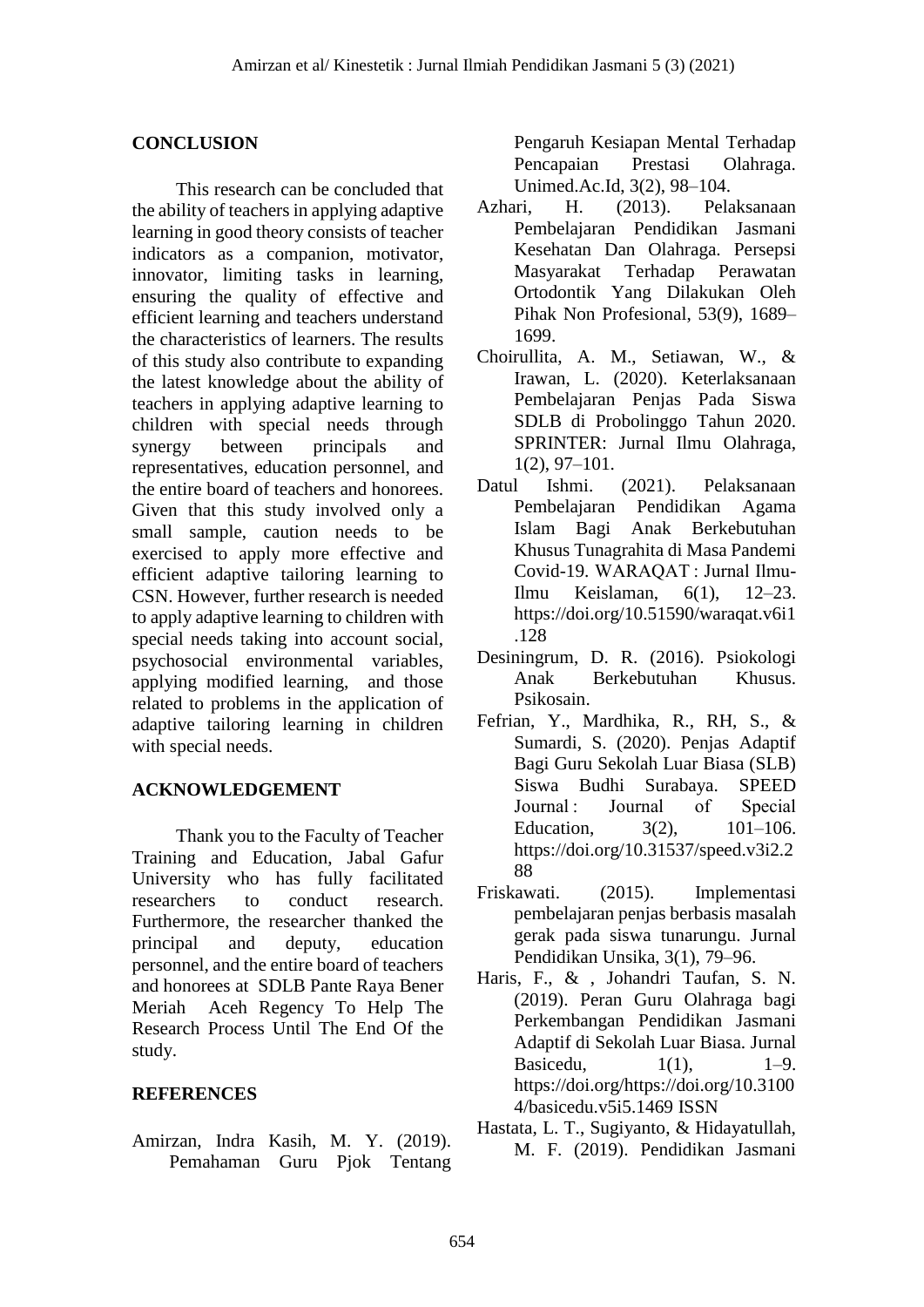Adaptif Anak Berkebutuhan Khusus Di Kabupaten Boyolali. Proceedings of the National Seminar on Women's Gait in Sports towards a Healthy Lifestyle 27 April 2019 Universitas Tunas Pembangunan Surakarta - Indonesia, April, 1–23.

- Jariono, Gatot, Nurhidayat, N., Sudarmanto, E., Kurniawan, A. T., & Triadi, C. (2021). Pendampingan dan Pelatihan Peran Guru Dalam Mengurangi Perilaku Hiperaktif Anak Berkebutuhan Khusus di SLB Negeri Sukoharjo. Panrannuangku Jurnal Pengabdian Masyarakat, 1(1), 37–43. https://doi.org/https://doi.org/10.3587 7/panrannuangku478
- Jariono, G. (2021). Strategies to Teach Children with Special Needs Amid COVID-19 Pandemic. Linguistics and Culture Review, 5(July), 633–641. https://doi.org/https://doi.org/10.3702 8/lingcure.v5nS1.1448
- Jariono, G., Fachezzy, F., Nugroho, H., Maslikah, U., Nurhidayat, N., Sudarmanto, E., Triadi, C. (2021). Management Strategy for Hyperactive Behavior for Children with Special Needs Viewed from the Perspective of Teacher and Parents. Linguistica Antverpiensia, 3. https://hivt.be/linguistica/article/view /1735
- Jariono, G., Sudarmanto, E., Kurniawan, A. T., Triadi, C., & Anisa, M. N. (2021). Pendampingan Pelatihan Kemampuan Motorik Anak Berkebutuhan Khusus Melalui Latihan High Intensity Interval Training. Indonesian Journal of Engagement, Community Services, Empowerment and Development,  $1(2),$  81–90. https://doi.org/https://doi.org/10.5306 7/ijecsed
- Khairun Nisa, Mambela, S., & Badiah, L. I. (2018a). Karakteristik Dan Kebutuhan Anak Berkebutuhan

Khusus. Jurnal Abadimas Adi Buana,  $2(1)$ ,  $33-40$ . https://doi.org/10.36456/abadimas.v2

- .i1.a1632 Khairun Nisa, Mambela, S., & Badiah, L. I. (2018b). Karakteristik Dan
- Kebutuhan Anak Berkebutuhan Khusus. Jurnal Abadimas Adi Buana. https://doi.org/10.36456/abadimas.v2 .i1.a1632
- Khairunisa Rani, Rafikayati, A., & Jauhari, M. N. (2018). Keterlibatan Orangtua Dalam Penanganan Anak Berkebutuhan Khusus. Jurnal Abadimas Adi Buana. https://doi.org/10.36456/abadimas.v2 .i1.a1636
- Nurhidayat, Nurhidayat, Jariono, G., Sudarmanto, E., & Kurniawan, A. T. (2021). Teacher Strategy In Reducing Hyperactive Behavior Of Children With Special Needs During Pandemic Covid-19 At SLBN Sukoharjo. International Journal of Economy, Education and Entrepreneuship, 1(1), 79–86. https://doi.org/https://doi.org/10.5306
- 7/ije3.v1i1 Pambudi, M. I., Winarno, M., & Dwiyogo, W. D. (2019). Perencanaan dan Pelaksanaan Pembelajaran Pendidikan Jasmani Olahraga Kesehatan. Jurnal Pendidikan Olahraga, Universitas Negeri Malang, 4(1), 110–116.
	- http://journal.um.ac.id/index.php/jptp  $p/$
- Pratiwi, F., Kalalo, C. N., & Syamsudin. (2020). Pembelajaran Pendidikan Jasmani Adaptif di SD Luar Biasa Negeri Anim-Ha Merauke. Musamus Journal of Physical Education and Sport, 03(01), 31–34. https://doi.org/10.35724/mjpes.v
- Sambira, & Badiah, L. I. (2018). Karakteristik dan Kebutuhan Anak Berkebutuhan Khusus. Karakteristik Dan Kebutuhan Anak Berkebutuhan